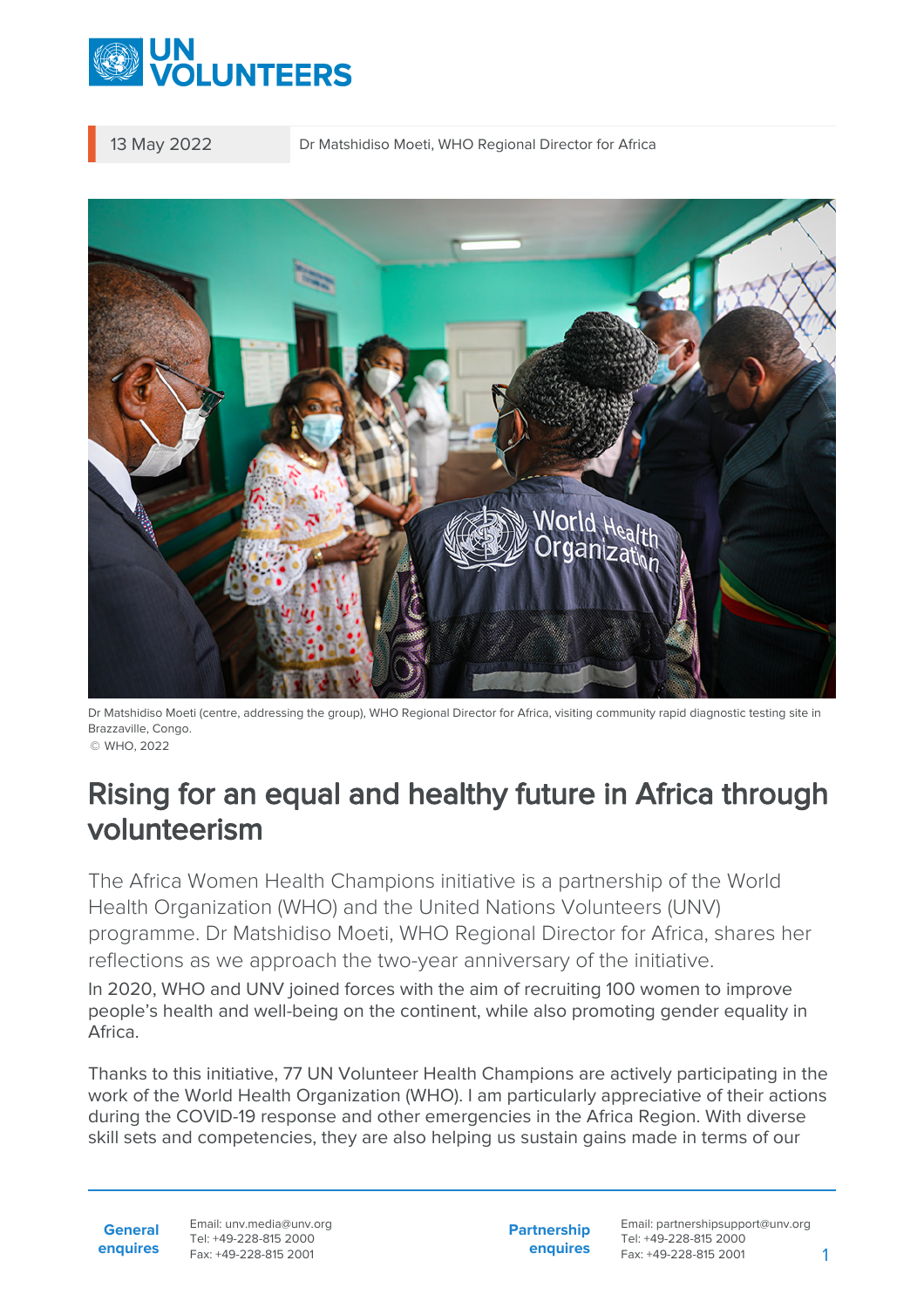

health priorities.

It is a personal wish to support the next generation of women leaders in Africa, particularly in the field of public health, and I am delighted today that this dream is becoming a reality through the African Women Health Champions initiative. --Dr Matshidiso Rebecca Moeti, WHO Regional Director for Africa

Violet Mathenge, Surveillance and Emergency Risk Management Officer, is just one example. Her work has helped [strengthen the Botswana health sector's data infrastructure](https://www.unv.org/Success-stories/volunteering-african-woman-health-champion-botswana) [and capacities](https://www.unv.org/Success-stories/volunteering-african-woman-health-champion-botswana). Information generated through her work has been useful in informing response activities, such as guiding targeted case management and vaccination, particularly in the context of COVID-19 response.

Esther Njinembo, deployed as a Technical Health Officer at the Regional Office in Brazzaville, is [supporting 47 countries on the African continent to establish policies on the](https://www.unv.org/Success-stories/volunteering-african-woman-health-champion-botswana) [prevention of risk factors for noncommunicable diseases](https://www.unv.org/Success-stories/volunteering-african-woman-health-champion-botswana). She provides critical data and statistics for awareness-raising, and supports the development of health promotion materials.

Melvis Kimbi, Communication Officer, is deeply involved in the [strategic management of](https://www.unv.org/fr/node/24369) [WHO Madagascar's social media and online presence.](https://www.unv.org/fr/node/24369) She oversees communications to position the organization as a lead partner in health responses in that country.

The presence of UN Volunteers within and alongside our technical teams has provided support in many areas, including family health, nutrition, disease prevention and control, as well as communications, general management and administration.

What the UN Volunteers all have in common, and what we looked for in their recruitment, is their passion for making a difference for the people they serve. Such motivation is crucial when working in the public health field. --Dr Matshidiso Rebecca Moeti

Through the Africa Women Health Champions initiative, UN Volunteers have demonstrated that the achievement of gender equality is possible; women represent 67 per cent of the all the UN Volunteers deployed to WHO in the Africa region in 2021. This comes at an opportune time for WHO as an organization, as we have pledged to achieve gender parity, and rejuvenate and increase geographical representation among WHO personnel. This

**General**

**enquires** Fax: +49-228-815 2001 Email: unv.media@unv.org Tel: +49-228-815 2000

**Partnership enquires**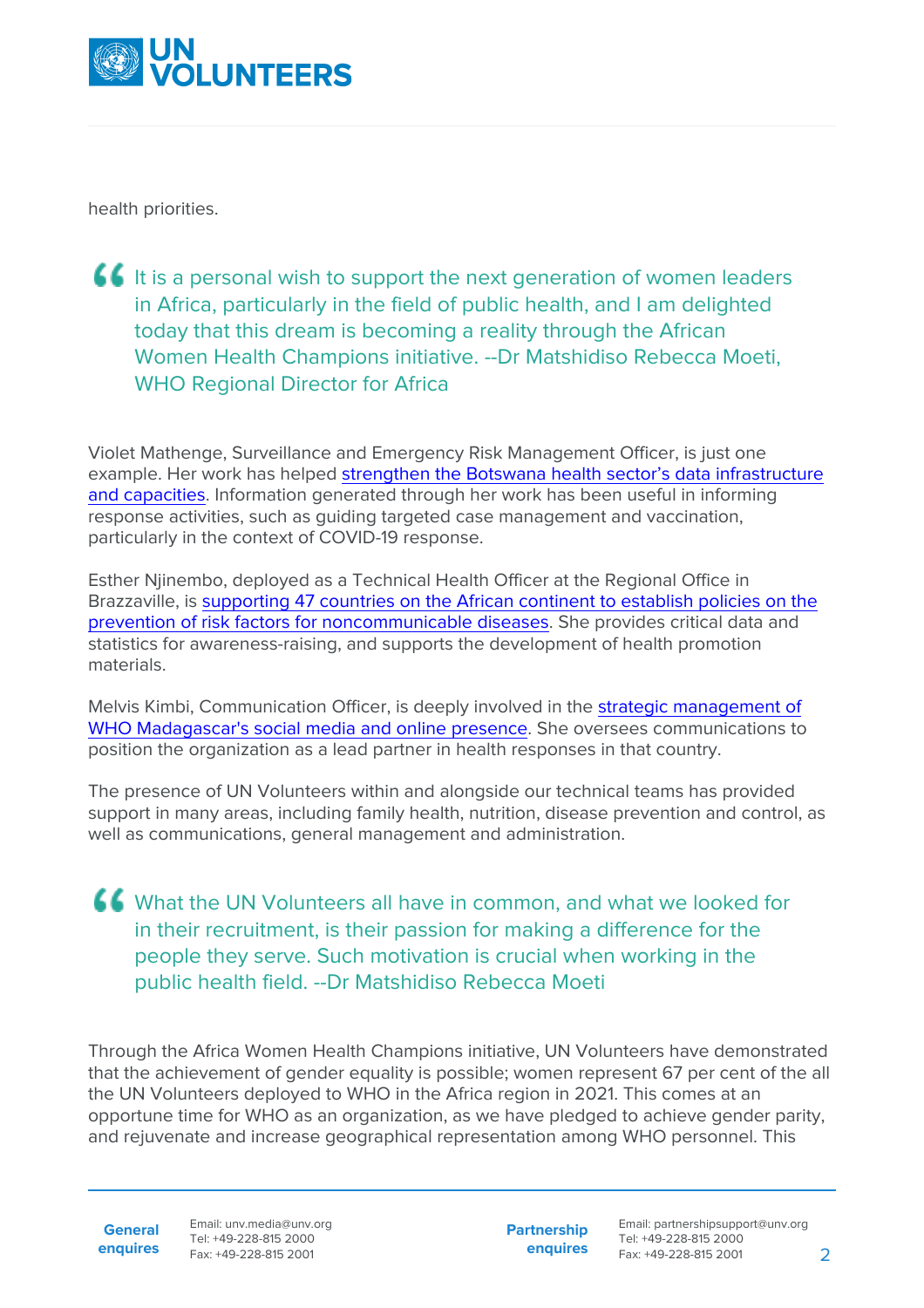

inspirational programme is a source of great pride for me personally, and for the organization.

Today, WHO Africa's total UN Volunteer contingent stands at 174, up from only 60 in 2019. Our objective is to increase this number to reach 200 UN Volunteers by the end of 2022. The Regional Office and 23 WHO Country Offices are all hosting Health Champions, with plans to expand the project to 14 additional countries in the coming weeks.



Read more about the [Africa Women's Health Champions](https://www.unv.org/News/Africa-Women-Health-Champions-improve-health-and-gender-equality) of WHO and UNV and see current [openings here](https://www.unv.org/unv-recruiting-africa-women-health-champions). Check out our partner page: [UNV partnering with WHO](https://www.unv.org/Partners/unv-partnering-who)

 West and Central Africa • COVID-19 • Coronavirus • COVAX • World Health Day

**General enquires** Email: unv.media@unv.org Tel: +49-228-815 2000 Fax: +49-228-815 2001

**Partnership enquires**